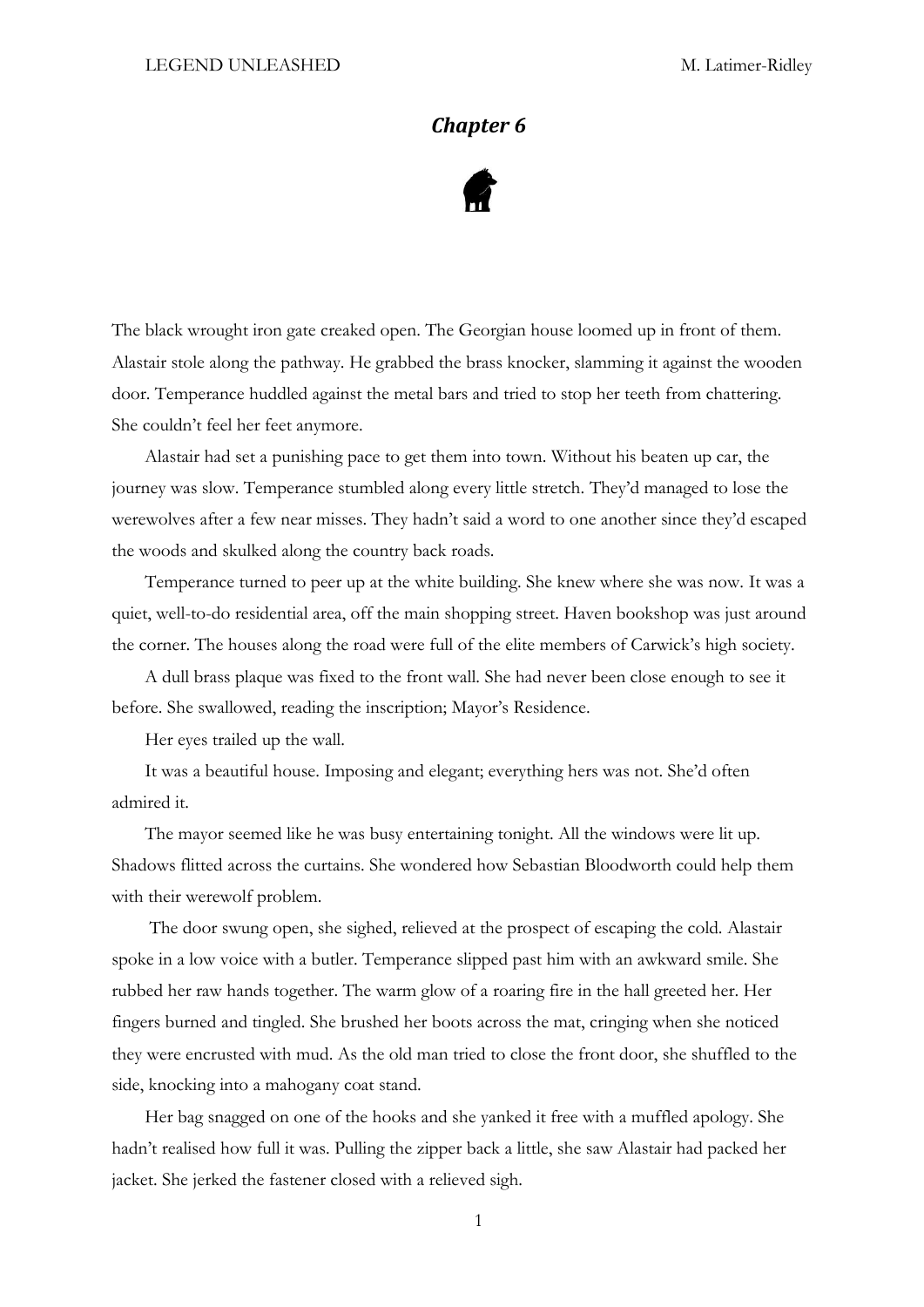Inside the mayor's house was just as impressive as outside. There were dark wooden floors and pristine cream walls. All illuminated by a large crystal chandelier hanging above her head. A staircase to her right swept up to a balcony that stretched along the length of the corridor above.

To her left, behind a white door, she could hear voices and clinking glasses. It seemed there was some kind of late-night gathering. A small bell rang inside, leaving a hushed silence and a single man

making an announcement.

Temperance leaned closer.

"Cyprian's dead," someone muttered in a low tone. "There was writing on the wall - did you see it? Do you know what it means?"

There was low murmuring before another person stated in a clear voice.

"The most important thing is that with Cyprian dead, our Seat is empty and vulnerable. We've called this urgent meeting to implore our host to take up his former position immediately - as a fine and noble member of the Bifrost Assembly!"

"And enact our revenge on the wolves!" another man shouted.

Cheering erupted in the room. Temperance stepped back. She couldn't believe they already knew about Cyprian's death.

The noise died down and someone cleared their throat. "If you insist, then I must comply with your wishes. I will take the Seat."

Temperance frowned, trying to place the familiar voice. She bent closer to the keyhole no longer hiding her eavesdropping.

"First, Alastair must…"

The butler coughed, drowning out the faint words. He placed a gentle wrinkled hand on her elbow. She sighed at him. The old man's grey eyebrows bunched together in a disapproving frown.

"This way, Miss."

The butler guided her over to a delicate looking chaise longue by the fire, away from the door. She suppressed the urge to shake him off.

Turning, she watched Alastair throw open the door. He stood in the entrance, his hand clenched around the handle. Temperance caught a glimpse of dark wooden panels, a large bookcase and flickering

candlelight. The room was silent until the man, who had accepted Cyprian's empty Seat, spoke again.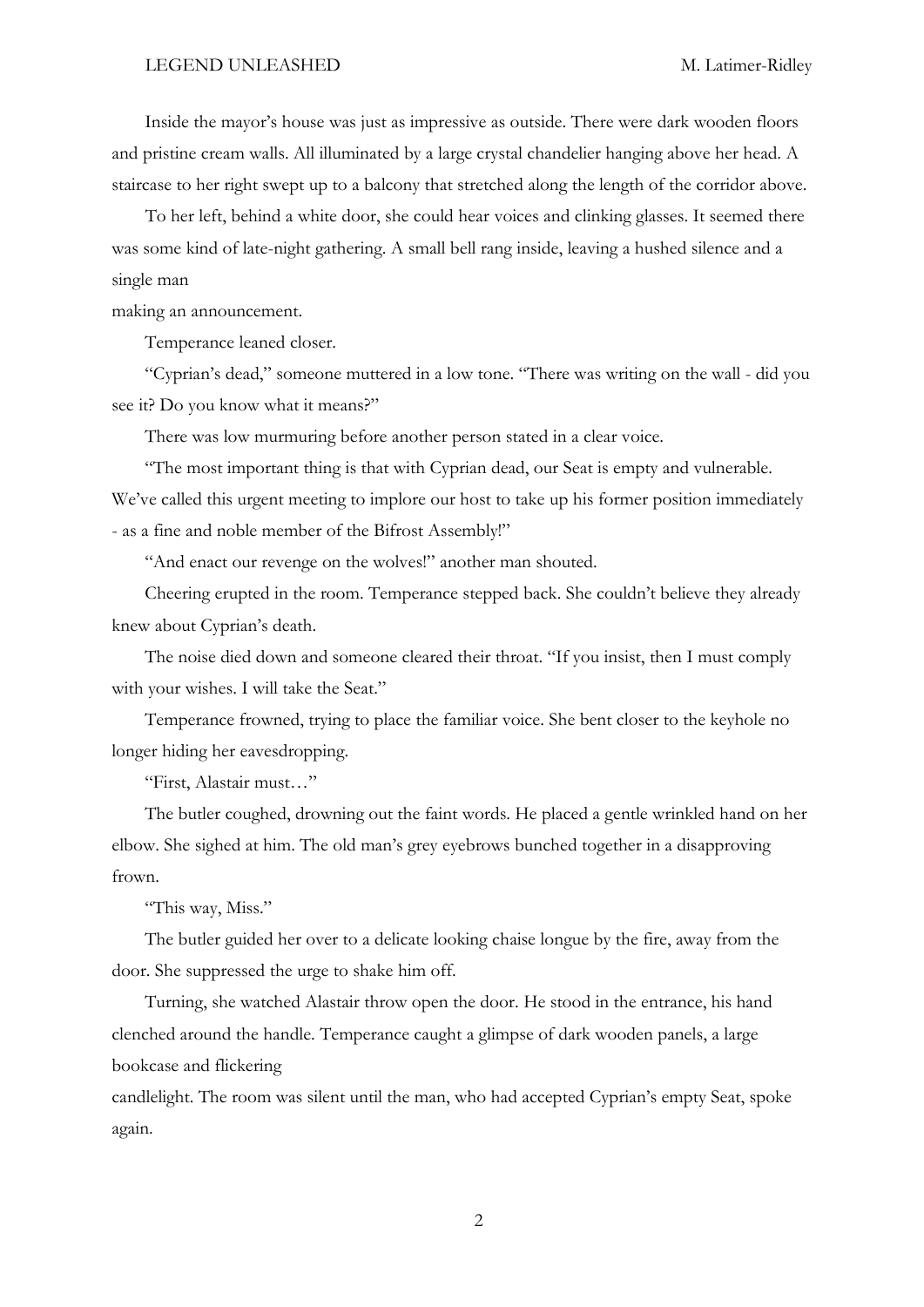"Alastair, what have you done? You killed a lupa! You've gone too far – the Assembly will not ignore this! Do you have any idea what this will do to us?"

"I didn't kill her," Alastair said, giving his head a fierce shake. It sounded more like a plea to be believed than a strong denial. Temperance saw his eyes shining with rejection as if he fully expected to be cast aside as a liar. He was more like a chastised child now than the dangerous warrior he had been in the forest. His posture sagged. It was clear their opinions mattered to him.

A chair scrapped across the floor.

"Come in and explain yourself."

Sebastian Bloodworth appeared beside him in a finely pressed expensive suit and placed a hand on Alastair's shoulder. He looked out into the hall and his piercing blue eyes fixed on Temperance. He stopped, his expression darkened. He rubbed his fingers over his beard. She tried not to flinch under his scrutiny. He inclined his head to his butler.

"Look after our visitor." He closed the door with a muffled click.

"I'll get you some refreshments, Miss," the old man said, hurrying away.

Temperance rolled her eyes.

It was quite clear they didn't want her overhearing any of what was happening inside the room. She was still confused as to why they were there at all.

She fidgeted for a minute, wondering what to do. Steeling herself, she stepped back over to the door to continue eavesdropping. There was a small bang. She fisted her hands and retreated. Rather than sitting down, she moved to the fireplace to warm herself. She stared up at an old family portrait hanging above the mantelpiece. The severe woman in the painting looked down her nose at her. Temperance squirmed under her disapproving stare.

"Oh, it's the lab rat."

She turned.

A pale-faced man looked down at her from the gallery above. He had long blond hair and high cheek bones that gave him a Cheshire Cat-like grin. He leaned against the banister with a plate in his hand. He picked up a biscuit and crunched into it, tapping the crumbs onto her head.

"What did you just call me?" She swiped a hand through her hair with a scowl.

"You don't know what a rat is?"

He pushed out his front teeth and pretended to claw the air. He guffawed at his own joke, chomping the last of his biscuit. He trailed his fingers along the polished handrail and descended the carpeted steps.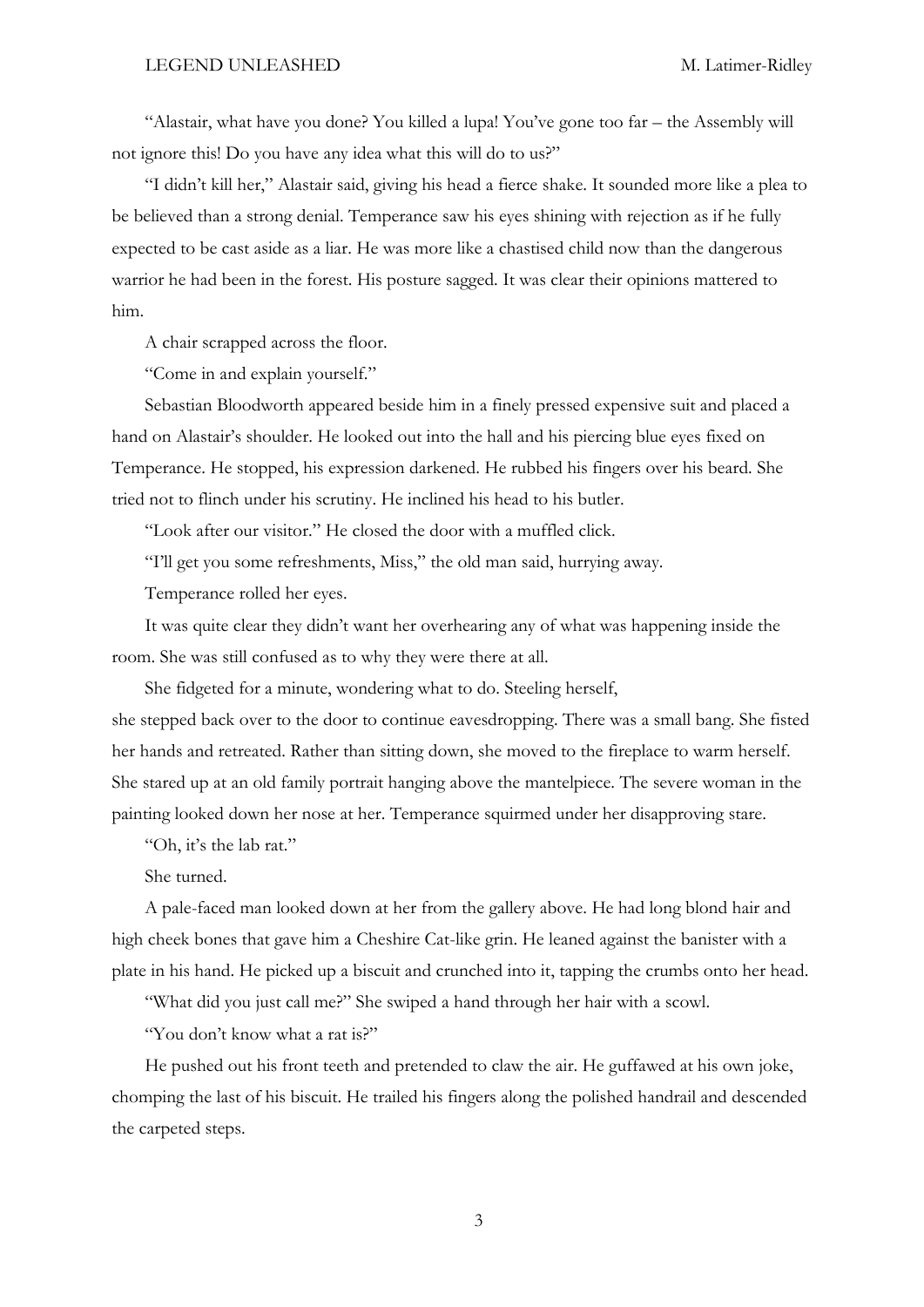"We've never met. I think I'd remember you." Temperance shot him a dismissive glare, taking in the designer clothes and shiny black shoes. "I've done nothing to you *yet* to be labelled a rat."

"Oh it's not what you've done; it's just what you are," he smirked, titling his head to study her. "We haven't met but that doesn't mean I don't know who you are, Temperance Levinthal. You're famous in certain circles."

"*What*?" His eyes crawled down her body. "Who are you?"

"Ah, I never introduced myself. I'm Seth Bloodworth. Where are my manners? I should offer you something to eat." He held up a biscuit and flung it towards her. "You look starving."

It landed on the hard wood and shattered into pieces.

"I think I'll pass."

Seth gave her a short smile and hopped off the last step. He was the same height as her. It made her laugh. She was short for a girl so that made him a ridiculously small man.

His expression grew cold. He stepped over to crush the biscuit into the floor with a twist of his expensive heel.

A flood of fear welled up inside her at the menacing glint in his eyes. She swallowed it back, regretting her taunts, remembering she was in a new world now with different rules. She didn't know who or what Seth really was.

"I see the rat has teeth," he said.

He hurled the plate to the ground. It smashed apart at her feet. She jumped and clutched her bag, backing away from him.

"But you should be careful little rat," Seth warned, wagging his finger.

"I don't understand why you keep calling me that."

"Of course you don't." He stuck out his bottom lip and scrunched up his face in mock sadness. "Poor crazy Levinthals, I hope you've taken your medication today, you'd be mad not to!" He gave a low sneering chuckle.

Temperance pressed her lips together.

It felt like at every point in her life she'd been teased.

When she was younger the children in her class had been merciless. Their parents wouldn't let them associate with her in case it was *catching*. Now she felt as small as she did back then, sitting in the corner of the classroom alone, eating whatever Adora could find in the kitchen to put in her lunchbox.

"Oh Temperance, don't make me angry and I won't hurt you."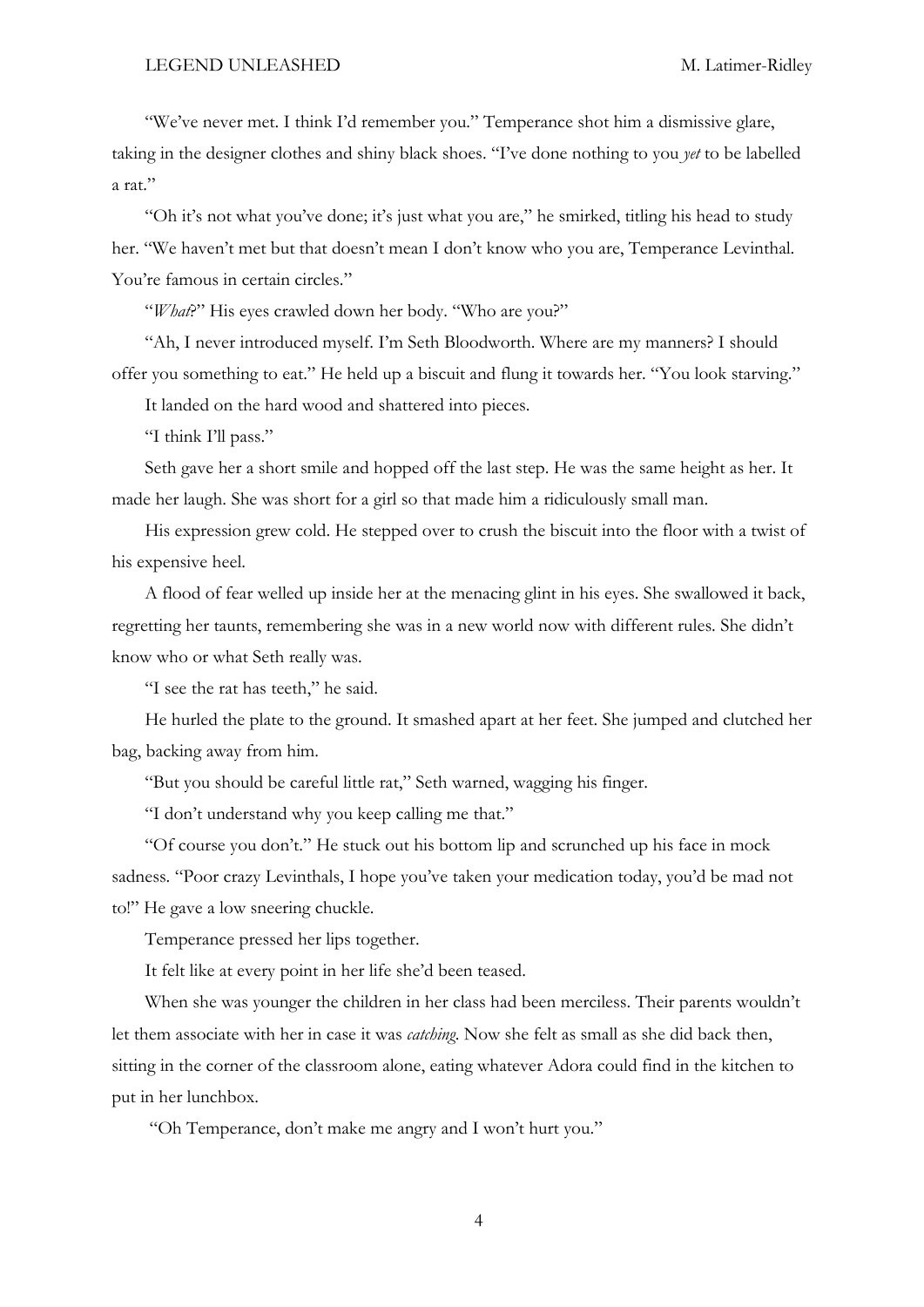Seth stepped forward and reached out to touch her cheek. It was damp. She hadn't meant to cry. She refused to let such things upset her anymore.

She jerked away from his fingers. He curled them into a fist close to her chin. A livid expression crossed his face.

There was a horrific bang from inside the study. Angry shouting filtered into the hall. Alastair stumbled out, coughing. Smoke billowed after him. He tossed a silver candlestick aside with a thump. He placed his hand on the door and black symbols fanned out under his touch. They criss-crossed the wood, like intricate chains and blocked the exit. Temperance jumped when an explosion erupted inside. The door bounced on its hinges.

Alastair glanced at her. Her mouth fell open. She pointed a finger at him.

"What did you do now?"

"Nothing." He held his hands up. "But we have to go."

He stopped, taking in her situation. His expression was fierce. His eyes bored into Seth. The other man dropped his arm and turned to face him.

"Are you all right?" Alastair asked her.

"Of course she is." Seth grabbed her in a pinching grip. "And

she's not going anywhere. My father will break your little binding spell in a moment, so we'll just wait here."

"Don't touch her." Alastair's jaw clenched, he marched towards them.

Seth thrust his palm forward. The air around Temperance grew heavy.

"Don't tell me what to do!"

Alastair batted something aside; it slammed into the fireplace with a loud crack and splintered the stone. The pressure in the hall lifted. Seth gasped.

Alastair clamped his hand around Seth's wrist. The man's strange twisted smile creased into a grimace of agony. His hand flayed and he tried to claw at Alastair's skin, forcing him to let go. Alastair shoved him away from Temperance into the old butler, who had reappeared with a large tea tray in his arms. The china crashed to the ground, boiling tea splashing over them both. Seth shrieked and flung the butler away from him.

Alastair flicked his fingers, the front door flew open. He grabbed Temperance's hand. They stumbled out and down the steps. She tripped and he hauled her up with him, almost carrying her. Once she found her feet again, they sprinted down the road.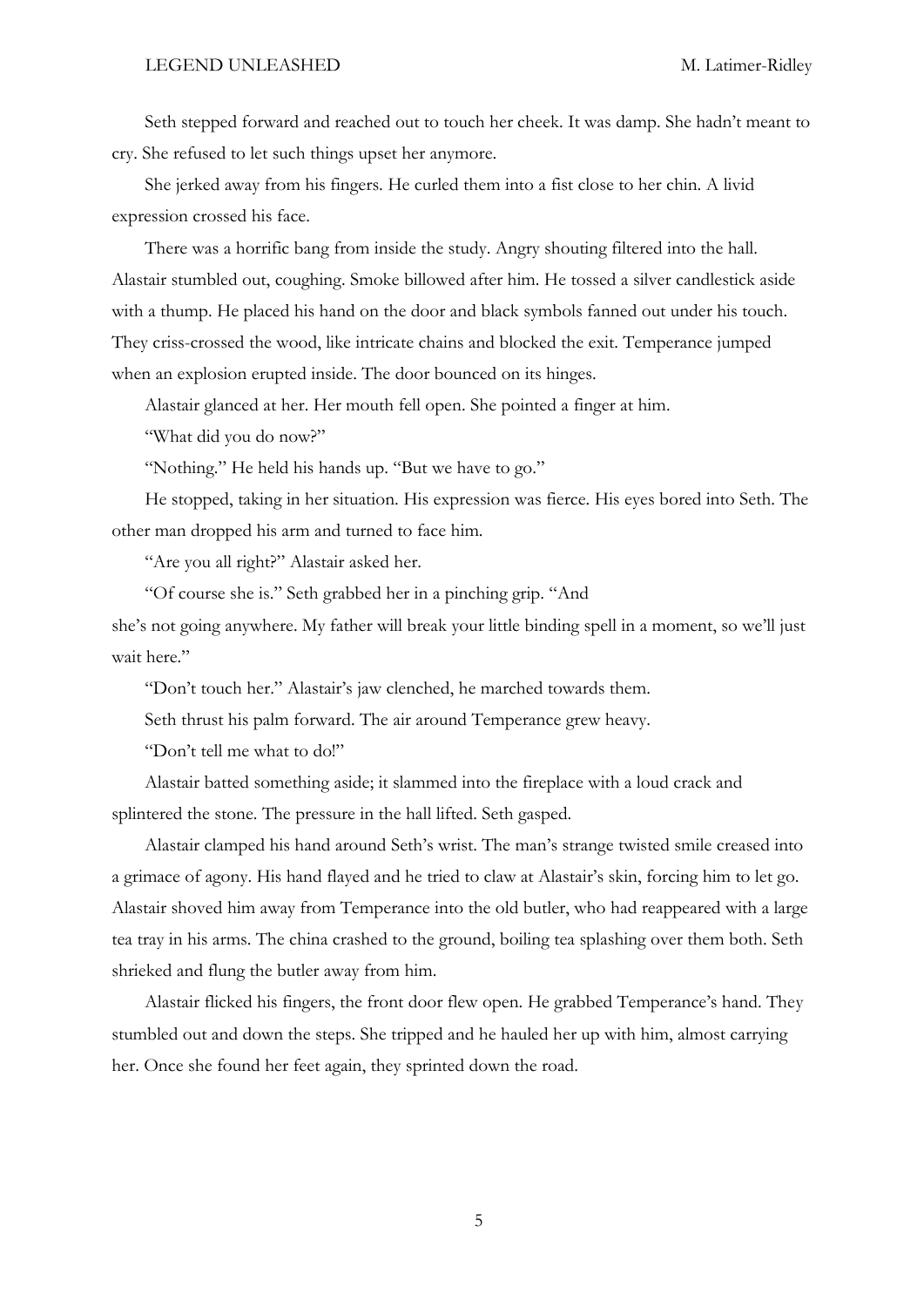Shouting echoed after them. Temperance shot a look over her shoulder. People were flooding out of the mayor's house and onto the street. Four of them stepped forward with raised arms. Something slammed into the ground around her. Dirt and concrete blasted into the air. She shrieked as it pelted her. Alastair enveloped her in his arms, shielding her from the worst of it. They staggered away, almost

# blinded.

"Stop!" Sebastian roared. "Don't harm the girl!" Temperance glanced back to see him knocking their hands aside.

With the pause in the attack, they managed to escape around the corner. Alastair darted towards the nearest alleyway. Temperance grabbed him.

"That's a dead end!"

He nodded and changed direction. He scanned the road and then lunged towards a neighbouring house. The gate rattled under his hand, locked tight. He twisted towards Temperance and grabbed her arms.

"No!" she cried, but it was too late.

He hauled her up and tossed her over the low hedge. She landed in a heap. He vaulted into the garden after her. Lying half on top of her, they froze. Temperance caught her breath, gazing up at him with wide eyes. He stared back at her with a frown. The first of Sebastian's people thundered passed them. He leapt to his feet, dragging her up. They dashed down the side of the house.

The garden behind was small, with cracked flagstones and a tipped over bin. There was an open shed at the end. They crept down and slid inside. In the cramped space, she was almost pressed up against him. She leaned away but she could still feel the rapid rise and fall of his chest. The handle of the lawnmower dug into the small of her back.

They heard people yelling.

They didn't move until all of the sounds had stopped. She shuffled her feet and hissed when she stumbled over some plastic pots. Alastair swung towards her and his arms slid around her waist to catch her before she hit the ground.

"Are you hurt?" He patted her body for injuries.

"I'm fine!"

Temperance grabbed his forearms, pushing him away. He didn't move very far. He looked down at her.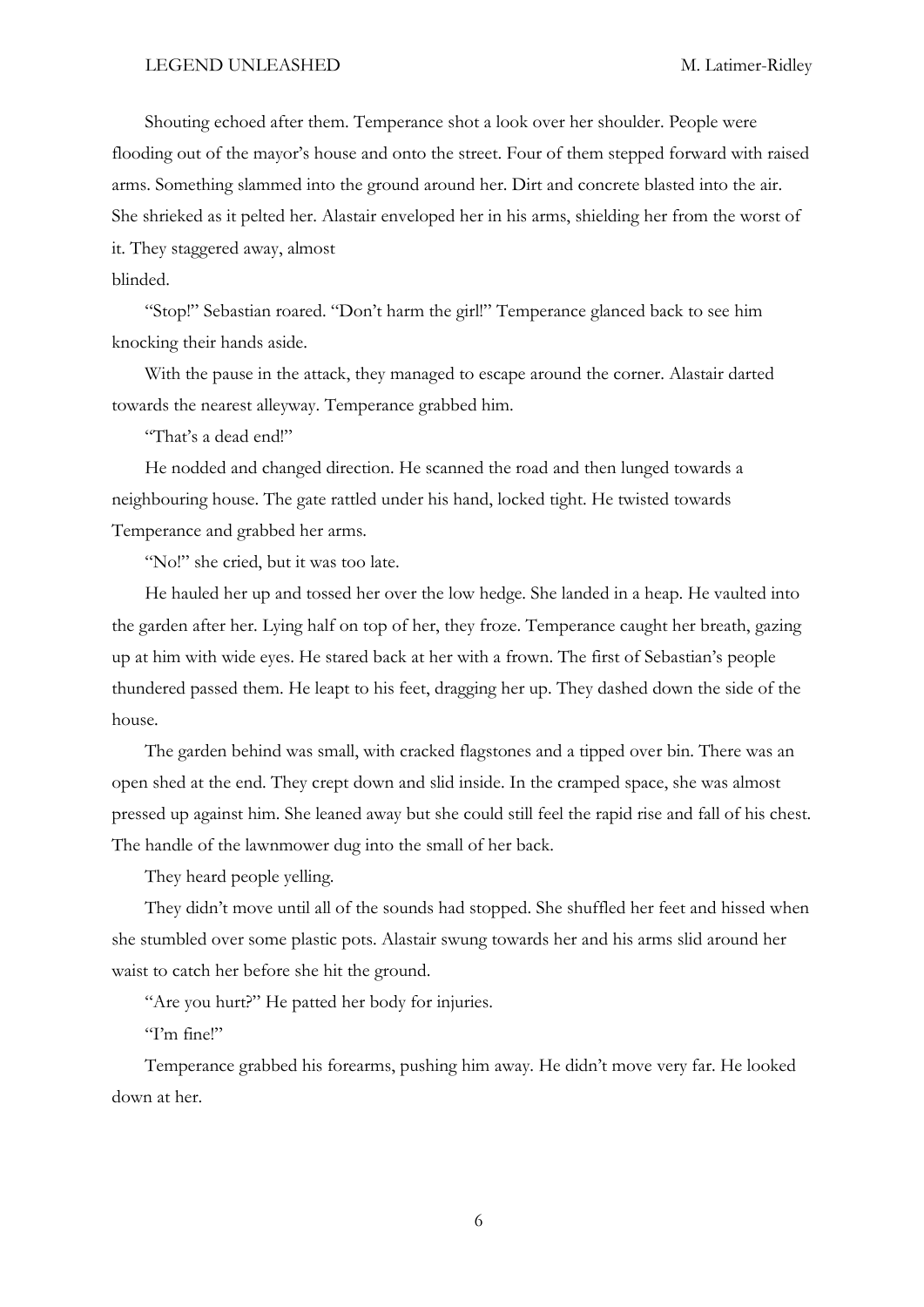A back light went on in one of the rooms upstairs in the house. Even facing away from it in the dark, Temperance could see Alastair's strong jaw was clenched. A faint glow was thrown over the rest of the shed's contents. She felt him studying her.

"We can't stay here," he murmured. "But..."

He went quiet.

He rubbed the back of his neck and shook his head. She realised he didn't know what to do. She still wasn't sure what was happening, but it was clear those other men had turned on him. Alastair was now as lost as she was. He probably didn't know what to do now that his own people were hunting him.

"You're right, we can't stay here," Temperance said, deciding to take charge. She brushed past him. "I know where we can go."

She stepped out into the garden, keeping tight to the wall. Alastair followed her without a word.

"The university should be deserted by now. I know a place on campus where we can hide for the night, my cousin Sara's room."

He frowned at her, but didn't say anything

The journey to the college was tense. She led the way and Alastair marched after her without a word of complaint. He scanned the road continuously.

When they slipped through the main archway, they were met by drunken students in the square. The university was alive with people.

She'd forgotten about the end-of-term Christmas parties.

Two tipsy girls lurched by, giggling. They eyed Alastair; one of them approached him. She stopped when Temperance glared at her and reached over to grab Alastair's hand. The drunken woman retreated with an angry pout.

Temperance tried to stop herself from thinking about the warmth of his hand in hers. He stared down at her in confusion but didn't shake her off.

The old granite dormitory buildings were three storeys high and lined a large square at the back of the university. They heaved with students; small crowds had spilled out from the rooms and were outside laughing and chatting. Temperance knocked against empty beer cans lining the path. Music blared from the open windows, coloured lights shone onto the cobblestones and people shouted out at them as they skirted past.

Temperance focused on the dark buildings to the side where the first year college students were housed. Few of them would still be there.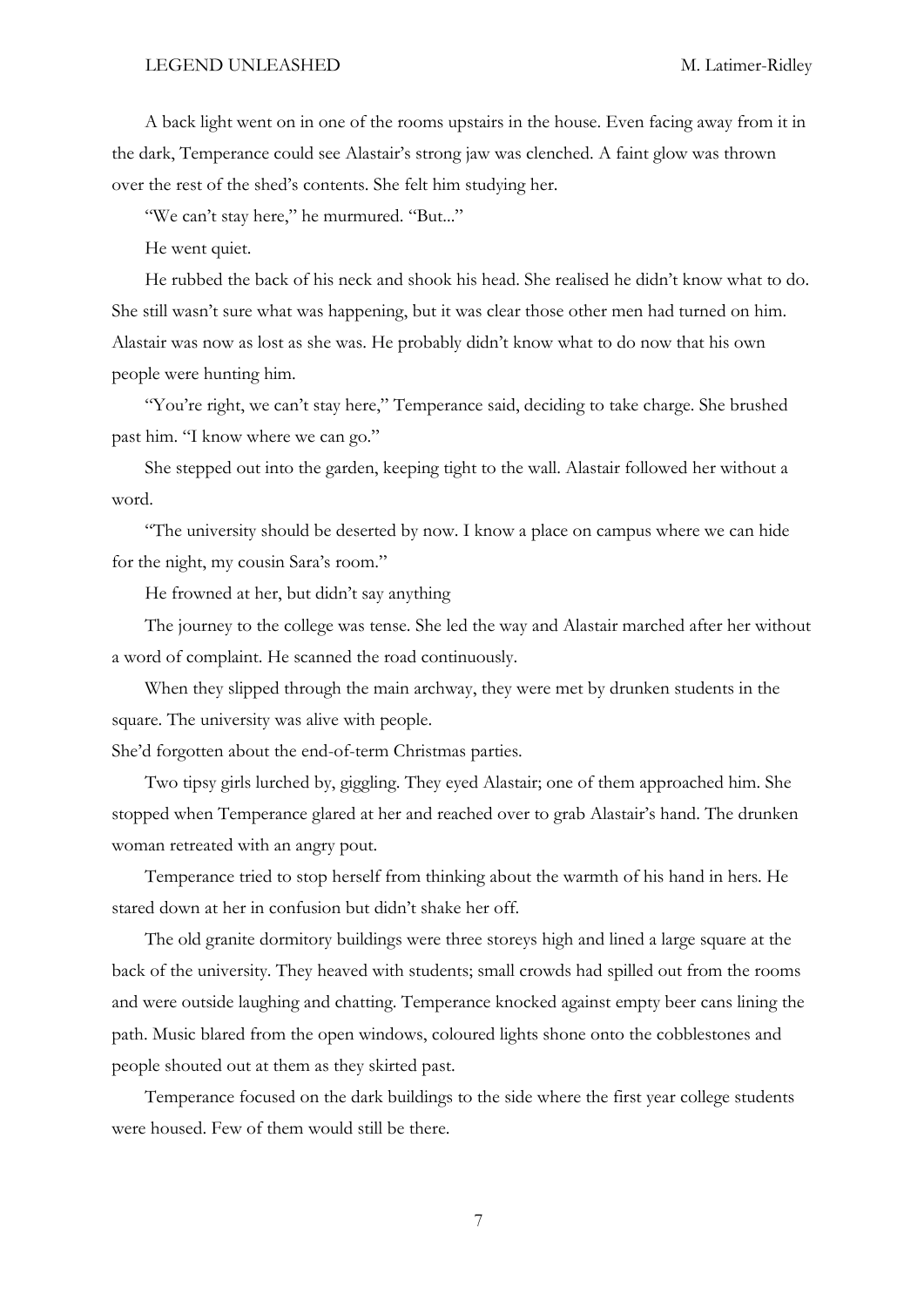She crouched by a flowerbed and overturned the stones until she found the fake one Sara had told her about. Twisting open its compartment, she removed the two keys.

The large glass panelled door scraped open. The hallway inside was dark and the walls were plastered with old posters advertising various college events. There was a smell of polish and bleach, as if the hall had been cleaned recently. She waved Alastair in, peering out before she fastened the door closed. They crept forward. She grabbed the thick wooden banister and led the climb up. Each step groaned

under their feet.

When they reached the upper floors, she glanced at the room numbers, tracing the metal digits with her fingers when it was too dark to see them. Eventually she found the right one. She ushered Alastair inside.

The room was chilly. The net curtains were drawn over the long windows. For a single bedroom, it was quite large with a high ceiling. It easily held the desk, chairs and the small double bed. Temperance could still hear the faint thump of music coming from nearby. She dropped her bag to the ground and slumped onto the bed. Alastair leaned against the side of the window, staring out.

"We should be safe here for now," Temperance said.

Alastair turned towards her. "You said this was your cousin's room? But both your parents are only children."

"My Dad was adopted into a large family," she said, slowly. "How do you know my parents were only children?"

"Cypr…" He gave a dismissive shrug and went back to looking out through the netting. "It's not important."

"I want explanations," she sat up. "What exactly happened tonight?"

"I'm not sure," Alastair said. She rolled her eyes.

"Tell me what you do know." Temperance waved at the chair opposite her. "Sit down and start talking, you *owe* me that much."

Alastair stared at her, she glared back at him with what she hoped was a threatening expression. He snorted and dragged the chair closer to the window.

"Where would you like me to begin?" He sat down, clasping his hands together. He leaned forward to look up at her.

Temperance opened her mouth then shrugged. "Start with what happened after dinner, I suppose."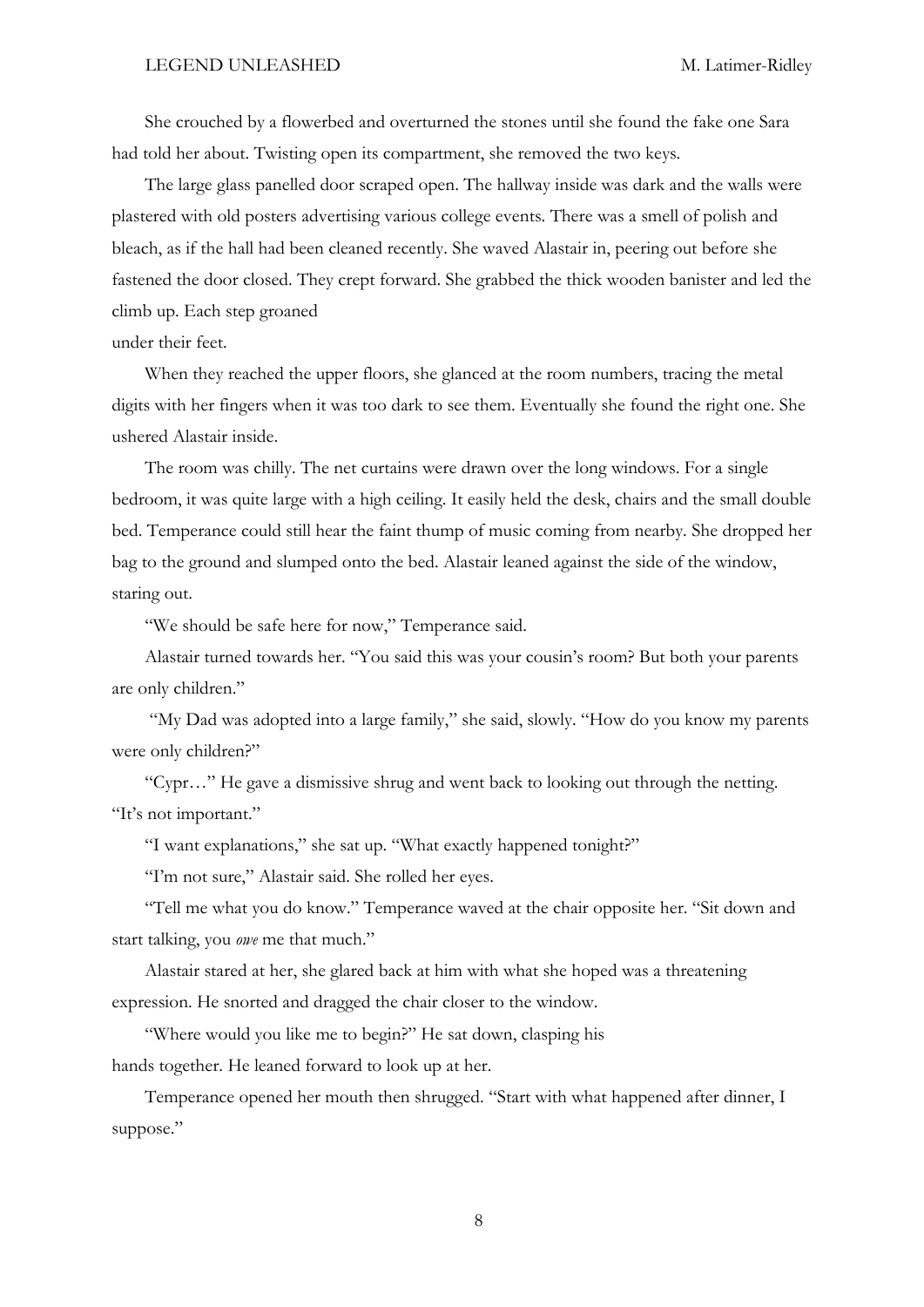"Well you know Cyprian left. He'd gotten word that a criminal had escaped. He was charged with recapturing him and I was left to babysit," Alastair said in a bitter voice.

He sat back in his chair with a frown.

"But I disobeyed him. I left you alone. I went into the woods and tried to find the wolf we'd seen earlier. I was hours following its tracks. I ended up circling around the forest like a fool and eventually I was led back to the house. I knew something was wrong."

Alastair took a deep fortifying breath. "When I went inside, I found Cyprian. Then I heard the wolves and ran upstairs to you."

"So those wolves were..." Temperance cringed at having to finish the question, she felt like an idiot. "They really were werewolves?"

"Yes," Alastair answered with a serious expression. She studied him, waiting for him to burst out laughing, to tell her it was all a joke. He didn't.

"And, what, you can do magic spells? That makes you a…" She shook her head. She didn't even want to say it. She pulled her legs up to rest her chin on top of her knees.

Alastair took pity on her. "I'm a wizard and so is Sebastian. And the others at his house tonight are my people, or at least I thought they were."

Temperance glanced over at him. His shoulders were slumped. He was like an abandoned dog. She felt her heart tilt a little at the sight.

"And this Assembly they were talking about, who are they?" she said, showing him she'd been paying attention.

"The government, I suppose you could say. It's made up of six Seats, but not every species is represented. It depends on strength and numbers. There are no werewolf representatives for example; they're nearly extinct. Cyprian held a Seat for the wizards. Sebastian had it before him."

"There are more types of..." Temperance rubbed her forehead unable to believe what she was hearing. "What would you say?"

"The term would be faey - mythical creatures, vampires, witches, magical people," Alastair said.

"Is all of it real?" she asked in a flat voice.

"Most of it, but there's a little more science than myth. We are all related; all species of human, descended from a common ancestor. But in general terms, you would be called human and I would be faey."

Temperance shook her head. "And why do wizards hate werewolves?"